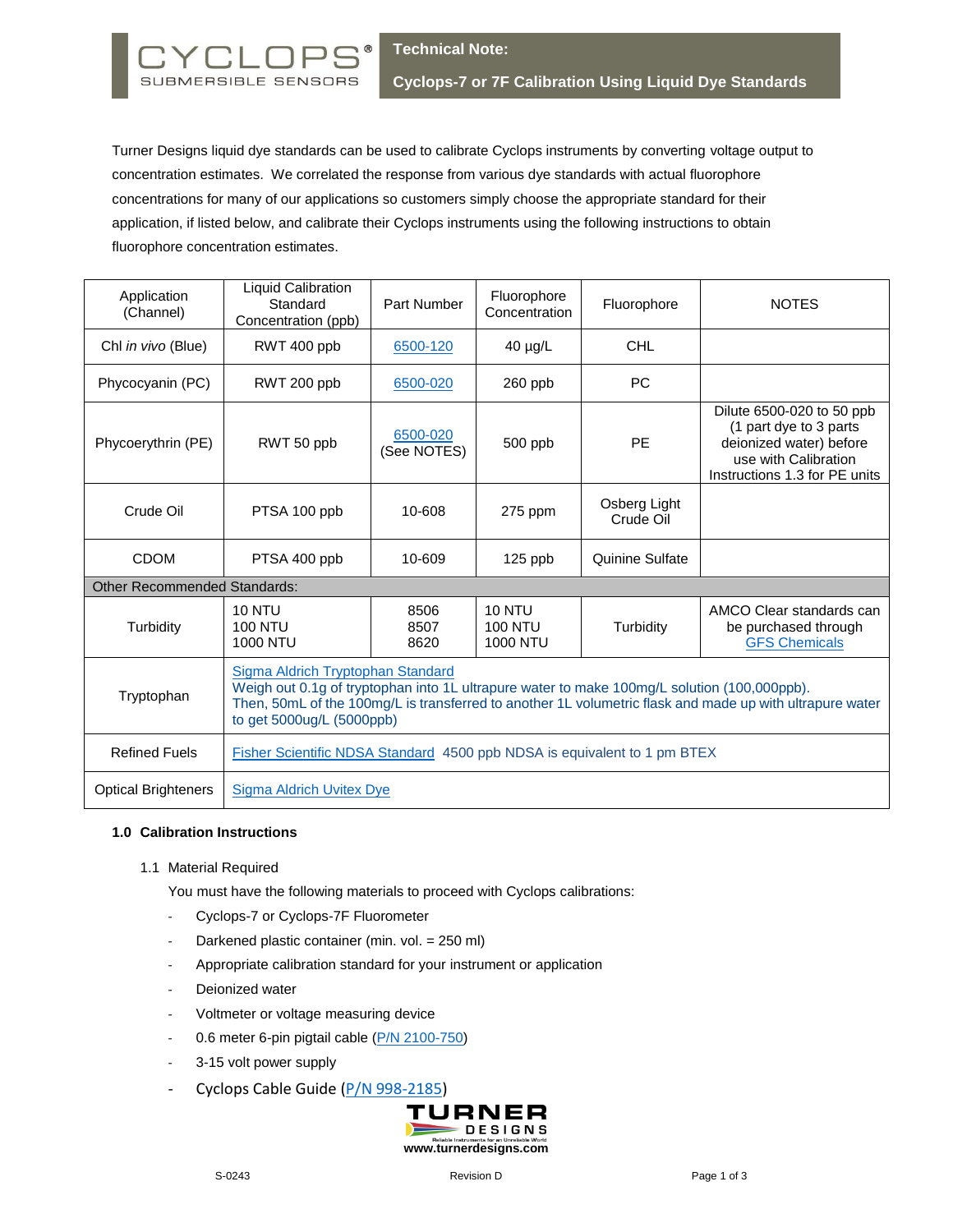## 1.2 Cyclops Setup

To properly set up the Cyclops for calibration, please follow the published technical note "Cyclops Cable Guide" located on the Turner Designs website [\(www.turnerdesigns.com\)](http://www.turnerdesigns.com/) using the link: http://docs.turnerdesigns.com/t2/doc/instructions/998-2185.pdf . The Cable Guide provides instruction on how to connect your Cyclops to a power supply and voltmeter and a table that describes how to wire for various gain settings (100x, 10x, 1x).

1.3 How to Calibrate Cyclops

Once the Cyclops has been properly set up for the 100x gain:

- 1) Power the Cyclops using your power supply
- 2) Point the optical head at a white sheet of paper to ensure the LED is on
- 3) Fill your sample container ¾ full with deionized water (Note: Sample container should be dark; minimum container volume should be 500 ml)
- 4) Submerge the optical head  $\frac{1}{2}$  1 inch below the surface of your deionized water making sure bubbles are not trapped on the optical head
- 5) Record the voltage for the 100x gain
- 6) Remove the Cyclops from the sample and disconnect power
- 7) Rewire the Cyclops using the Cyclops Cable Guide to set the gain to 1x
- 8) Repeat steps 1, 2, & 4
- 9) Record the voltage for the 1x gain
- 10) Remove the Cyclops from the sample and disconnect power
- 11) Rewire the Cyclops using the Cyclops Cable Guide to set the gain to 10x
- 12) Repeat steps 1, 2, & 4
- 13) Record the voltage for the 10x gain
- 14) Remove the instrument from the deionized water
- 15) Discard the deionized water and dry the sample container
- 16) Fill your sample container ¾ full with the appropriate dye standard for your Cyclops
- 17) Submerge the optical head ½ 1 inch below the surface of the dye standard in your sample container making sure bubbles are not trapped on the optical head
- 18) Record the voltage response from the dye standard for the 10x gain
- 19) Remove the Cyclops from the sample and disconnect power
- 20) Discard the sample from the sample container
- 21) Disconnect all cable connections

Your calibration is now complete!

*IMPORTANT NOTE: All voltage values must be blank corrected with their respective gain blank values prior to converting voltage to concentration estimates.*